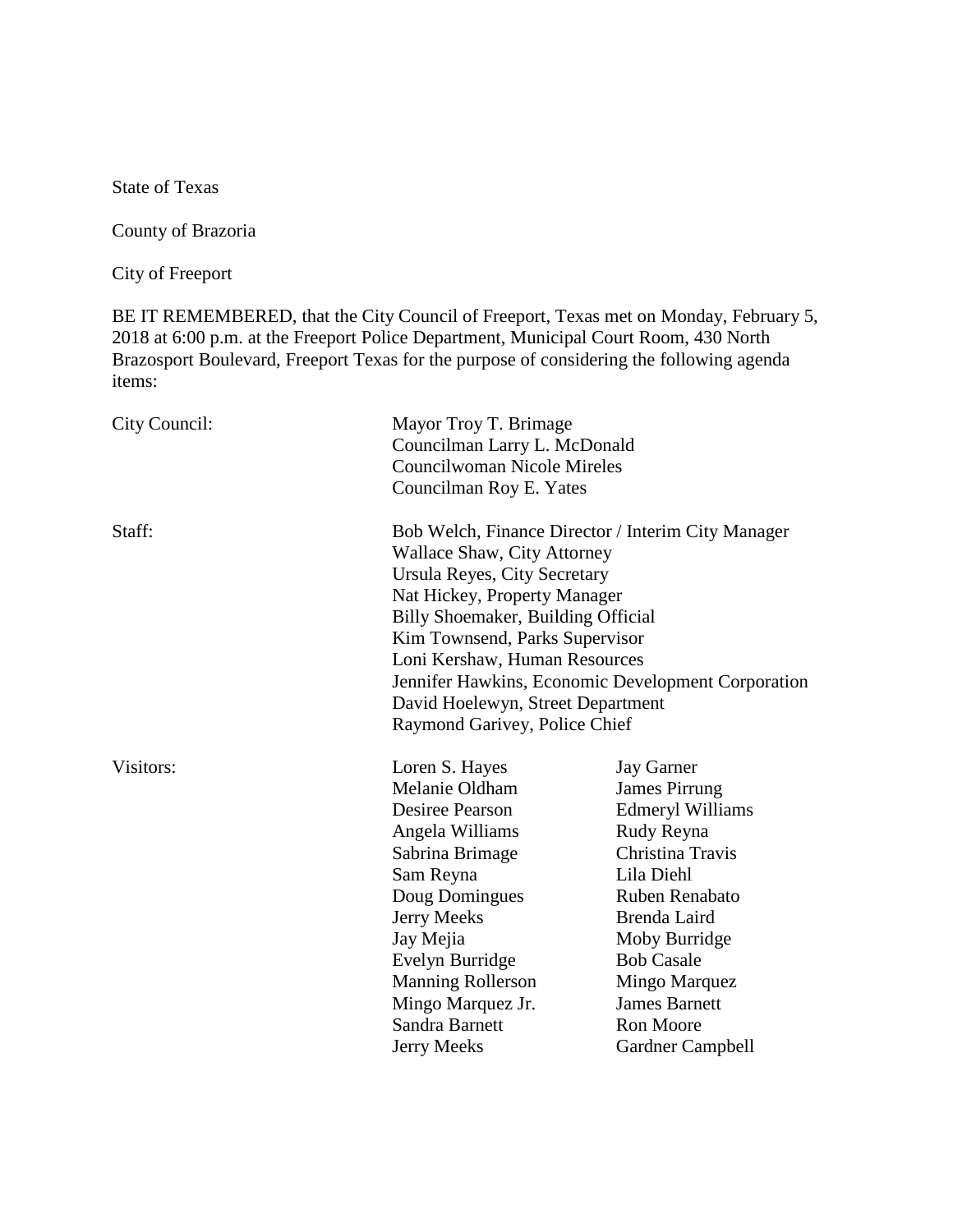Call to order.

Mayor Troy T. Brimage called the meeting to order at 6:00 p.m.

#### Invocation.

Wallace Shaw offered the invocation.

#### Pledge of Allegiance.

Mayor Troy T. Brimage led the Pledge of Allegiance.

#### Attending citizens and their business.

Jay Mejia stated he was interested in purchasing property on Division Street. He owns the property on the West Side of Division Street behind the old police department. He stated there is a 50 foot piece of property next to the Right of Way that he is interested in purchasing. Mr. Mejia has had the property surveyed and talked to Mr. Hickey and he stated that Mr. Hickey has gotten the appraisal. Mr. Shaw advised Mr. Mejia that the owner of the property on the other side has the same right as Mr. Mejia. Mr. Mejia stated there is a Right of Way that splits Mr. Mejia's property and the other owner's property. Mayor Brimage's understanding is the city owns a strip in there and then the city has a Right of Way in there so the city owns the property that Mr. Mejia wants to purchase. It then goes to the Right of Way or separates a piece the city owns, then the right of way, and then McMahan spot which is the other owner of the property. Mr. Shaw asked if all Mr. Mejia wanted was a piece on the other side of the Right of Way. Councilwoman Mireles asked Mr. Mejia if he wanted to purchase the Right of Way or if he wanted just the 50 foot he was interested in. Mr. Mejia said that he needed to have a 7 foot easement on each side of the Right of Way and by doing that it gives Mr. Mejia 50 feet on the West Side of the Right of Way. Mayor Brimage asked Jerry Meeks if the 7 feet was sufficient for the man holes they have in there. Mr. Meeks said probably that it was BWA's water line. Mayor Brimage advised Mr. Mejia that we would get it on the agenda to discuss. Mr. Mejia's plan is to build a house there. He stated he has worked here in Freeport for 30 years and currently lives in Dickinson.

Brenda Laird, a teacher for 30 years and is currently on the Museum Board. She thanked everyone for the work they were doing. She stated that she didn't realize how hard it was to make decisions and to take ownership of the decisions. She finds it exhilarating to have her opinion matter and she finds it horrifying for the events that have happened just recently. She stated that the Museum Board is taking a trip to The Children's Museum in Houston to try and find enriching things to add to the Museum. Her history with the Museum is that when she started doing research on her book she wrote she went to the library in the back of the Museum and spent 2 days a week for a whole year. She was so deeply enriched. She stated that she got to see how people were interacting with the Museum. Her book was published and they asked her to be on the Board. Mayor Brimage assured Ms. Laird that the Museum is important to Council and to the City and especially to downtown and we will continue to support that. He thanked Ms. Laird for all her work as well.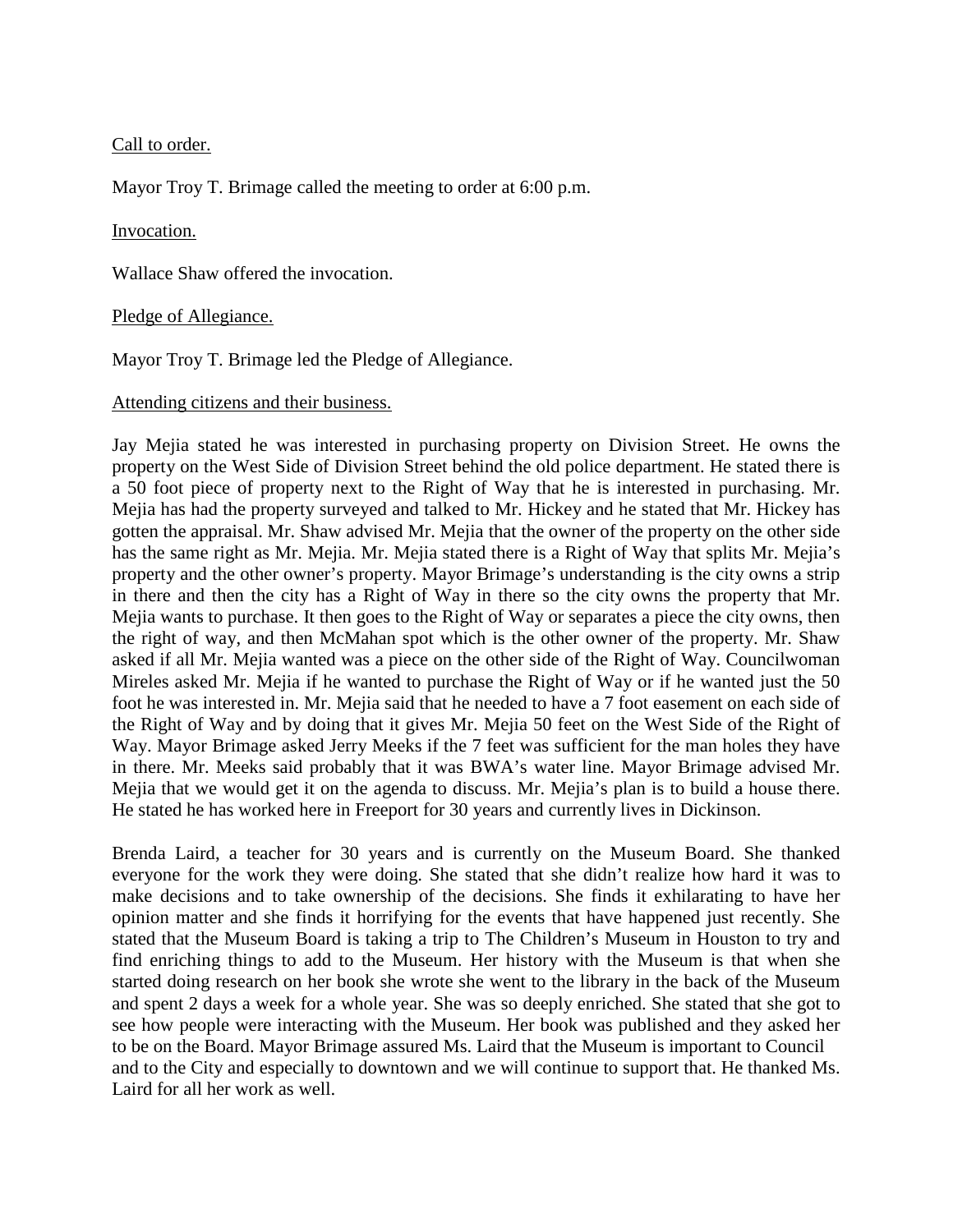Doug Domingues spoke about Infrastructure and Commended the Mayor and City Council on behalf of The Concern Citizens of Freeport for the Improvements, Communication and Cooperation that they now see between City Officials and the residents. He sees positive progress. He stated that Freeport is facing many difficult challenges in the years ahead. Streets and Drainage Systems are in need of repair and replacement and City Parks and Recreation are in need of upgrades. The difficult issue of the Port's desired acquisition of the east end weighs heavily on many people's minds. He stated that the Mater Plans being currently developed will provide recommendation for long term plans and when executed will allow Freeport and to overcome the most critical of this challenges. He stated that at the Town Hall meeting that was held at Riverplace that the audience was given a questionnaire and it indicated that the infrastructure improvements were the highest priority. He said it wasn't a surprise to the Concerned Citizens of Freeport since they have been listening to the residents voicing that same opinion to the City Council for the past 2 years. He stated that the Kendig Keast collaborative representative said it best when she stated that an Investment in the City's Infrastructure is an Investment in the City's future. He stated that he had questions going forward and to listen to what the Citizens are saying. He also stated that long term planning should also be done for other priorities in the City. He advised that the Concern Citizens of Freeport will stand firm in their position that the Improvements to the City Streets, Sewer and Drainage issues are the highest priority of their impact to the resident's daily lives. He stated that when they see Improvements to the Streets, Drainage, and Sewer they will support expenditures on other priorities. They support the City's current effort to Improve Freeport and stand ready to assist in any way that they can.

### Consideration of approving the minutes for January 22, 2018 and January 29, 2018 Council Meeting.

On a motion by Councilwoman Mireles, seconded by Councilman McDonald, with all present voting "Aye", Council unanimously approved the minutes for January 22, 2018 and January 29, 2018 Council Meeting.

Consideration of approving selling the City's interest of lots 21 thru 24, Block 31, Velasco Town site property ID 259857, also known as 607 South Avenue B.

Mayor Brimage striked item number 5 from the agenda because the information from the Purchaser was incorrect.

Consideration of approving selling the City's interest of lot 18, Block 5, South View Gardens Subdivision, 914 West 11<sup>th</sup> Street, Freeport Town site, Tax ID 7750-0103-000.

On a motion by Councilman Yates, seconded by Councilman McDonald, with all present voting "Aye", Council unanimously approved selling the City's interest of lot 18, Block 5, South View Gardens Subdivision, 914 West 11<sup>th</sup> Street, Freeport Town site, Tax ID 7750-0103-000.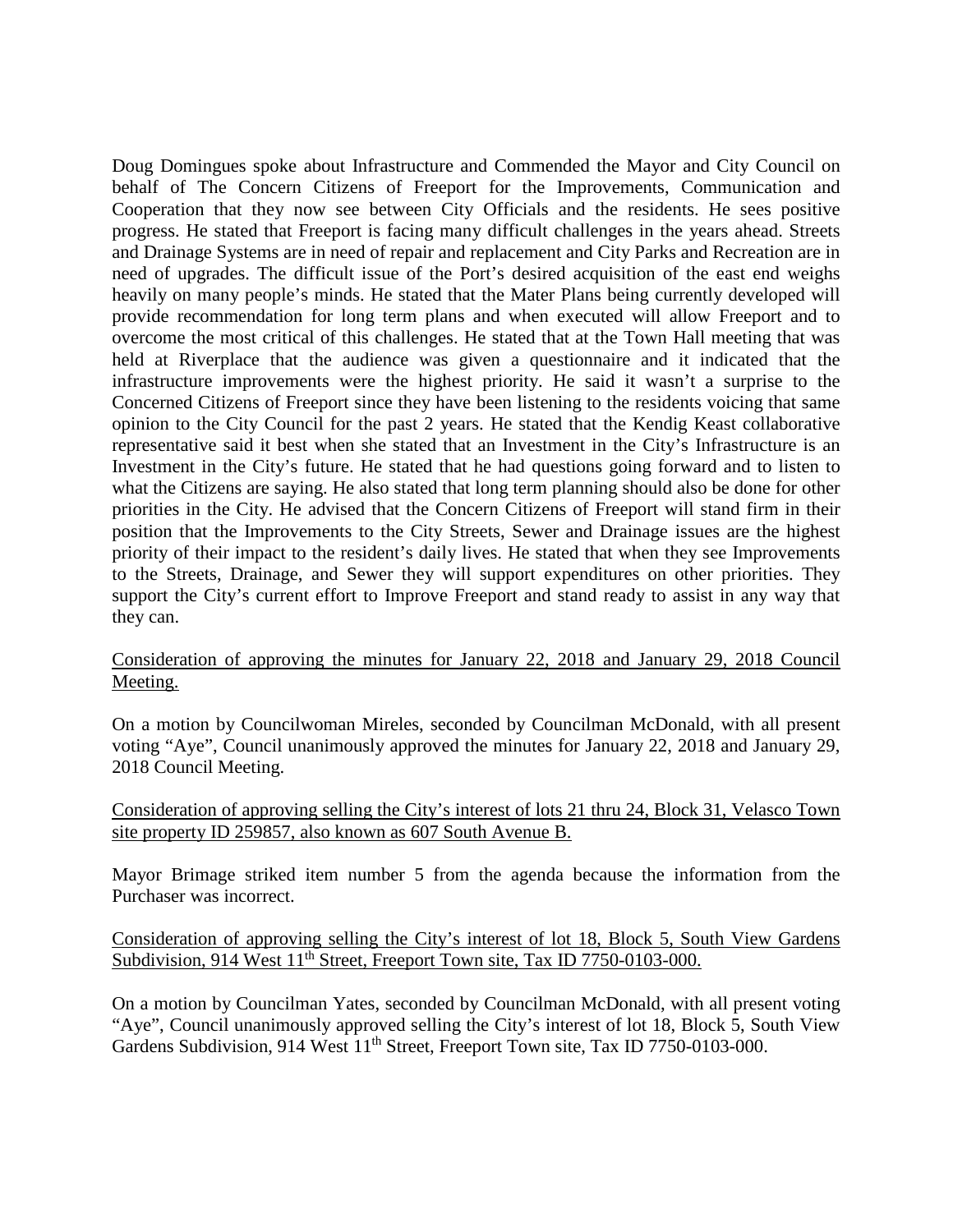# Consideration of approving selling the City's interest of Lots 9, 10, 12, Block 36, also known as 618, 620, 624 South Gulf Blvd. Velasco Town site, Tax ID 8110-0394-000.

## Motion Denied

Consideration of approving selling a portion of Wharton Street Right of Way between North Avenue O and North Avenue P, lot 24A, Block 790 and 13A, Block 809.

## Motion Denied

Consideration of Authorizing the Mayor to sign and The City Secretary to attest an easement agreeing and granting a 1 foot wide easement the FM 1495 Right of Way to BASF Corporation replacement of a conduit generally located from The Port of Freeport entrance to the BASF Port Property.

On a motion by Councilman Yates, seconded by Councilman McDonald, with all present voting "Aye", Council unanimously approved authorizing the Mayor to sign and The City Secretary to attest an easement agreeing and granting a 1 foot wide easement the FM 1495 Right of Way to BASF Corporation replacement of a conduit generally located from The Port of Freeport entrance to the BASF Port Property.

# Consideration of closing and sale of Ash Street Right of Way South of 9<sup>th</sup> Street and conveying the City's interest to the adjoining property owners.

Eric Hays is the owner of the 27 acres that abuts up to the Ash Street entrance. He stated that it came before council 4 times last year. He hired council and had a temporary restraining order to keep the City from selling their interest in the easement. He dropped the case once the current city council took office because council's idea was not in agreement with it. Mr. Hay's asked why this has been brought up again. He feels with the Master Plan that the land can be utilized one day. Mayor Brimage told Mr. Hay's that he told Mr. Marquez that he would put it back on the agenda. Mayor Brimage would split it 20/20/20 with all three owners. Mayor Brimage asked Mr. Hay's what his plan was to do with this property. Mr. Hay's said he didn't have plans with the 27 acres put it would hurt the property to close the easement. Mr. Hay's asked Mr. Brimage if he would be able to keep the 20 foot so it could be a road. Mr. McDonald stated you would have to have that width for a Fire Truck to go through. Mayor Brimage stated that his thoughts were to do a Variance or approve something for the 20 foot Right of Way to be a road but he is not sure if there is a law that you couldn't have a Variance. Mr. Shaw asked if the other property owners agreed. Mayor Brimage said he knew Mr. Marquez agreed because Mayor Brimage had already talked to Mr. Marquez. Mr. Marquez stated that all parties agreed. Mr. Shaw stated that the other property owners needed to put it in writing and also suggested for this item to be tabled. Mayor Brimage asked Councilwoman Mireles how she felt. Her response was No. Councilman McDonald asked Mr. Meeks if there was a sewer line behind these houses. Mr. Meeks said yes There is a main sewer line behind these houses. Mr. Welch stated to table it again. Councilman Yates suggested that all the City Supervisors like Mr. Meeks to look into it and then make a decision. He feels like he doesn't have enough information to make a decision. Councilman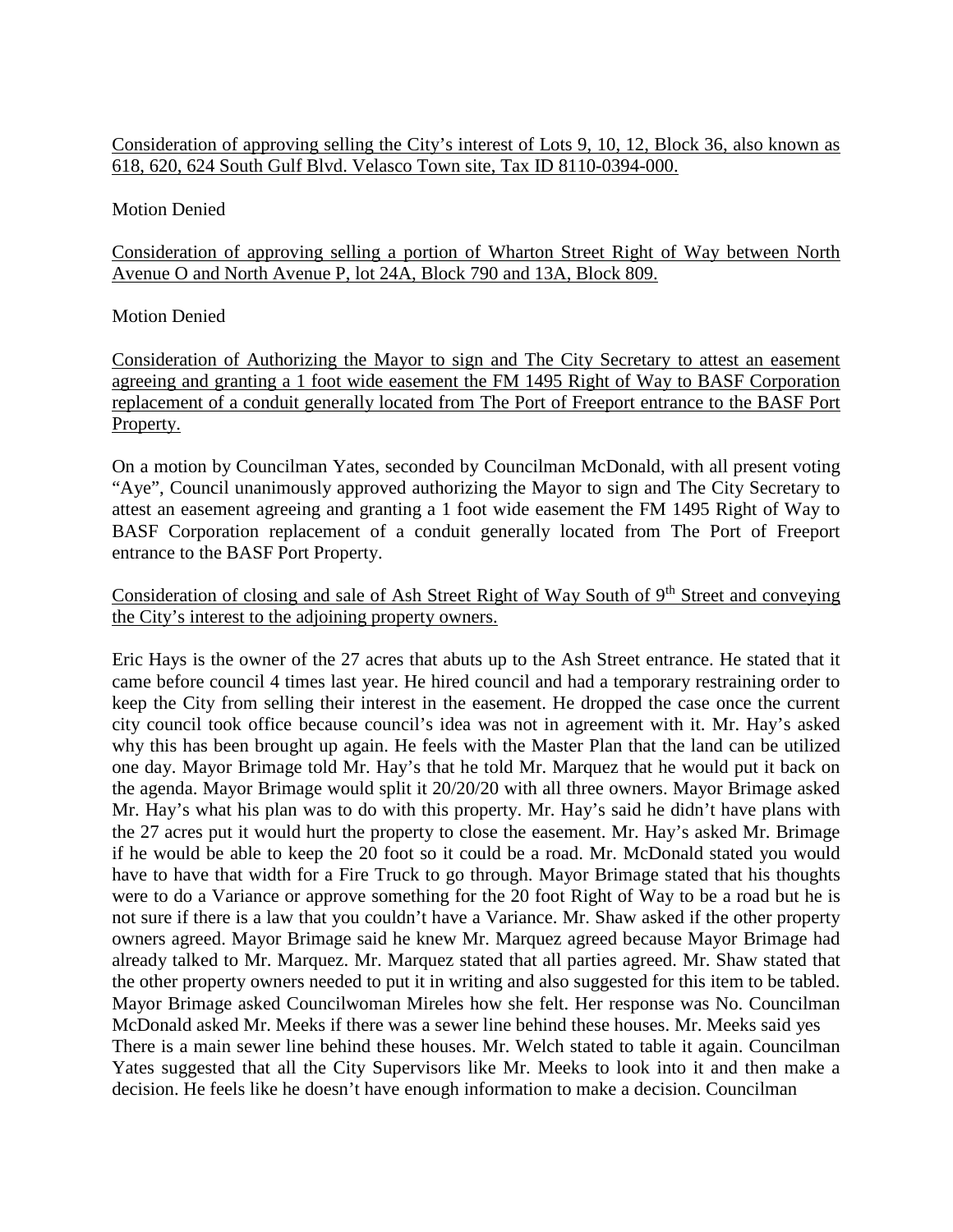McDonald stated that the lift station on the West End of town has flooded over before and flooded people's homes and we had to purchase those homes. He stated that he is afraid that this is going to be the same problem. He said behind those houses there is a sewer line and if we can't access it there would be a problem. Mayor Brimage asked Mr. Meeks how wide the easement was on the back of these houses. Mr. Meeks said he wasn't sure but that certain areas of the property had been replaced. Mayor Brimage stated that depending on the width of the Right of Way behind these houses all the way to Cherry Street we could access the sewer line from Cherry Street all the way down. Councilman McDonald asked if we could access from the Magnolia Side. Mr. Meeks stated from the parking lot from the apartments then after that they would have to jump the curb. Mayor Brimage stated that Mr. Hay's follows an injunction and not sure what it says. The law says we would sale it to the adjacent property owners not abutting owners which Mr. Hay's is but Mayor Brimage stated he wanted to be fair with all property owners. Mayor Brimage was asked what he wanted to do he stated he wanted to split it 3 ways. Councilwoman Mireles stated if they split it would there be an issue if we needed to get into that area. Mayor Brimage stated they could access for Cherry Street. Mr. Hoelewyn said he was told about a year ago while he was cutting a ditch behind these houses for drainage issues that he was told that Mr. Hay's owned the property and that the two properties lines abutted together. Mayor Brimage asked Mr. Hay's if our sewer lines were on his property. Mr. Hay's stated that the main sewer lines are basically stuck right at the end of one property and ends on the other. Mayor Brimage tabled this item. He stated that we are going to get clarification if there is a Right of Way he would like to split it up 3 ways with the other owners. If there is not a Right of Way we would take a different avenue. Mr. Brimage advised we would get a professional surveyors opinion.

Tabled the closing and sale of Ash Street Right of Way South of 9<sup>th</sup> Street and conveying the City's interest to the adjoining property owners.

#### Work Session:

A. Mayor Troy T. Brimage announcements and comments.

Mayor Brimage reported that He and Mr. Hoelewyn were able to go to downtown Freeport and they have found a concrete area that connects to the city sidewalk and will be adding an additional 30 parking sports. Councilman McDonald asked Mr. Hoelweyn if they tried to rake off the back where the shell drive was. Mayor Brimage advised that it looked really nice and cleaned up. Councilwoman Mireles asked if this would be a done deal and would not come up again. Mayor Brimage said if downtown continues to grow then maybe but that this should be ok for now. Mayor Brimage asked Mr. Hoelewyn about 1300 West  $5<sup>th</sup>$  Street & Pecan where the water was holding in the street. Mr. Hoelewyn stated he could lay asphalt and add a crown in the middle.

#### B. Councilman McDonald Ward A announcements and comments.

Councilman McDonald did not have anything to say.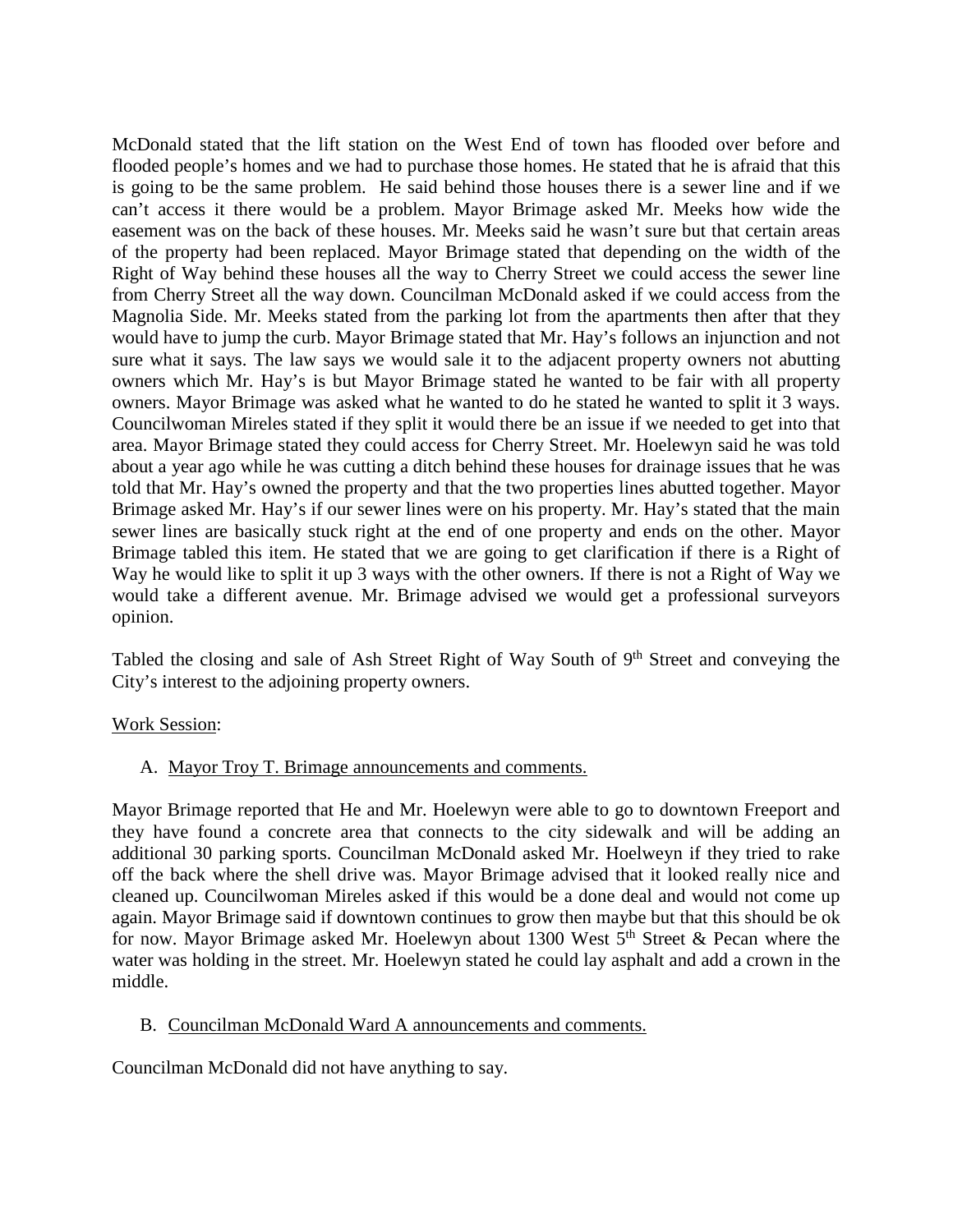## C. Councilman Bass Ward B announcements and comments.

Councilman Bass was absent.

## D. Councilwoman Mireles Ward C announcements and comments.

Councilwoman Mireles apologized to Mr. Hoelewyn about not meeting up with him but that they would meet soon so she could show him some of her concerns around the City.

## E. Councilman Yates Ward D announcements and comments.

Councilman Yates talked about the Town Hall meeting with Kending Keast. He stated that he was pretty disappointed in it. He said that we did not need someone to tell us what to do. We need them to tell us where to improve in, where to build a sports complex & where to build homes. He stated that the next time we have a meeting with them he didn't want to see charts and graphs that he wanted to see a plan.

Mayor Brimage stated that it is a process and that they are gathering information and at the end would put it all together. Mayor Brimage stated that we need to do something immediately to set us apart from these other cities. Mayor Brimage said the Master plan is the last resort and the time is now for The City of Freeport.

## F. Updates on current infrastructure.

East  $6<sup>th</sup>$  Street - sewer line replacement South Avenue I - sewer line installation 1500 Block of West Broad  $\&$  4<sup>th</sup> Street - lowering water lines Commerce Street Water and Sewer Project – Engineering Phase Lift station and force main – South Avenue A SSO Plan camera inspection – Not started Alley Paving – 15 Alleys – not complete SSO Plan – Sewer Main replacement – West  $2<sup>nd</sup>$  Street to West  $8<sup>th</sup>$  Street – Complete Drainage work on Victoria Street – Complete 1900 Block North Avenue G – Repair Street Alley entrance  $-1502$  West  $8<sup>th</sup>$  Street – Not Complete 414 South Avenue G – Sidewalk – Complete Pothole repair with QPR – Complete City Parking Area between  $2<sup>nd</sup>$  Street & Broad Street – Not complete

Manning Rollerson asked if someone could take care of a man hole issue that he has in his backyard. He stated that they went out and put a piece of wood over it to cover it but was wondering if the City could fix it.

Mr. Welch went over the Infrastructure Budget Summary.

Mayor Brimage opened Executive Session at 7:02 PM and closed the Work Session at 7:02 PM